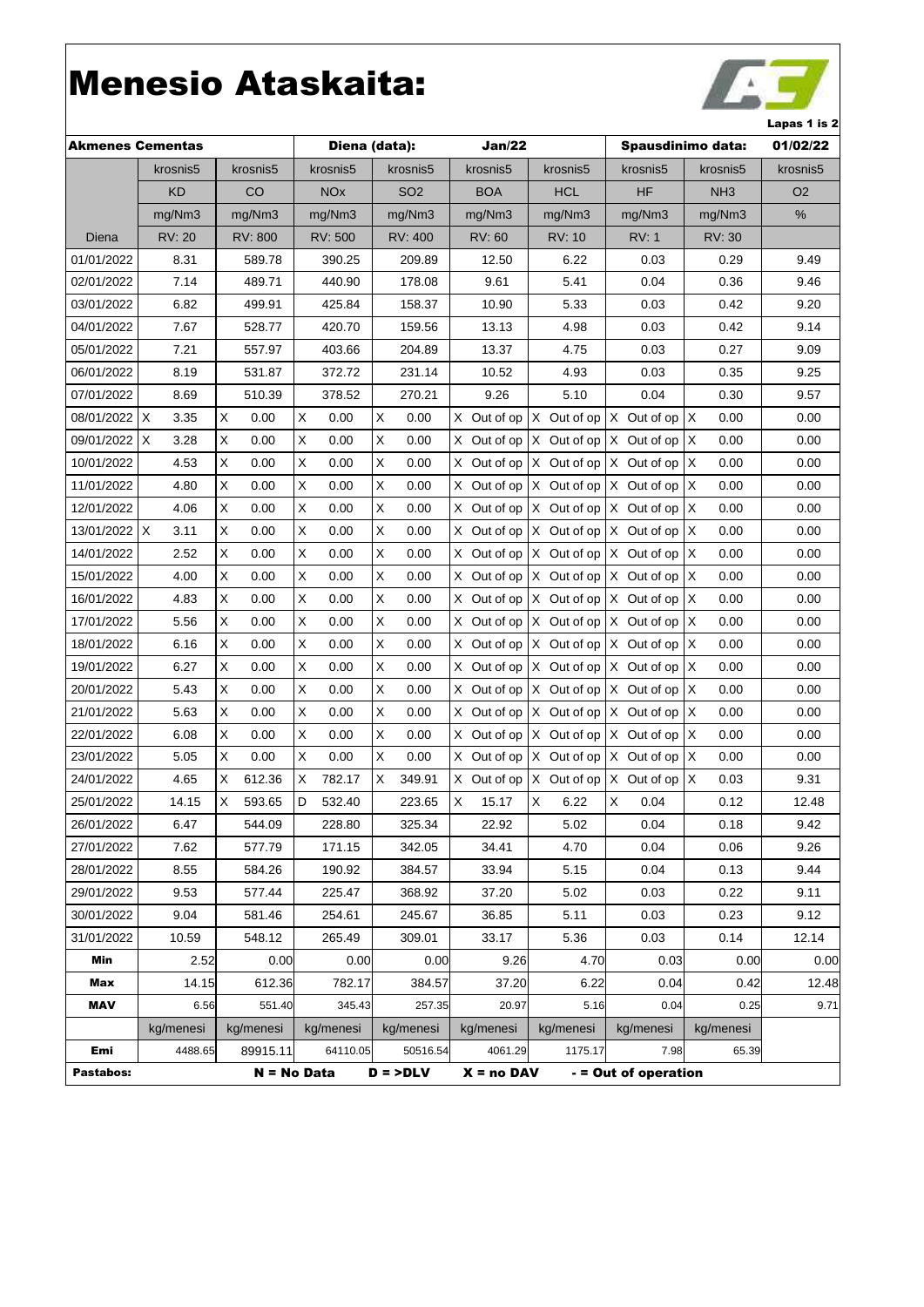

| <b>Akmenes Cementas</b> |               |                  | Diena (data):                                                      | Feb/22          | Spausdinimo data: |                                                                                                        |                      | 01/03/22        |                |
|-------------------------|---------------|------------------|--------------------------------------------------------------------|-----------------|-------------------|--------------------------------------------------------------------------------------------------------|----------------------|-----------------|----------------|
|                         | krosnis5      | krosnis5         | krosnis5                                                           | krosnis5        | krosnis5          | krosnis5                                                                                               | krosnis5             | krosnis5        | krosnis5       |
|                         | <b>KD</b>     | CO               | <b>NOx</b>                                                         | SO <sub>2</sub> | <b>BOA</b>        | <b>HCL</b>                                                                                             | <b>HF</b>            | NH <sub>3</sub> | O <sub>2</sub> |
|                         | mg/Nm3        | mg/Nm3           | mg/Nm3                                                             | mg/Nm3          | mg/Nm3            | mg/Nm3                                                                                                 | mg/Nm3               | mg/Nm3          | $\%$           |
| Diena                   | <b>RV: 20</b> | RV: 800          | RV: 500                                                            | RV: 400         | <b>RV: 60</b>     | <b>RV: 10</b>                                                                                          | <b>RV: 1</b>         | RV: 30          |                |
| 01/02/2022              | Ix.<br>16.79  | 508.81           | 278.80                                                             | 252.66          | 31.88             | 5.88                                                                                                   | 0.03                 | 0.19            | 9.79           |
| 02/02/2022              | 14.83         | 516.17           | 297.84                                                             | 286.15          | 31.32             | 6.09                                                                                                   | 0.03                 | 0.08            | 9.43           |
| 03/02/2022              | 12.28         | 473.46           | 273.62                                                             | 253.44          | 26.23             | 5.14                                                                                                   | 0.03                 | 0.06            | 9.37           |
| 04/02/2022              | 12.30         | 607.99           | 157.29                                                             | 211.94          | 27.05             | 4.89                                                                                                   | 0.03                 | 0.16            | 9.45           |
| 05/02/2022              | 10.12         | 536.22           | 235.87                                                             | 251.42          | 29.76             | 4.92                                                                                                   | 0.03                 | 0.07            | 9.31           |
| 06/02/2022              | 10.47         | 686.92           | 210.57                                                             | 289.79          | 30.66             | 4.87                                                                                                   | 0.03                 | 0.13            | 9.28           |
| 07/02/2022              | 9.45          | 623.48           | 222.28                                                             | 316.58          | 30.08             | 5.03                                                                                                   | 0.03                 | 0.22            | 9.26           |
| 08/02/2022              | 12.94         | 550.49           | 264.39                                                             | 410.09          | 27.85             | 4.77                                                                                                   | 0.03                 | 0.17            | 9.14           |
| 09/02/2022   X          | 31.02         | X<br>554.24      | X<br>456.03                                                        | X.<br>1529.33   | X Out of op       | X Out of op                                                                                            | X Out of op          | Ιx<br>2.01      | 11.75          |
| 10/02/2022              | 13.11         | 620.82           | 184.09                                                             | 183.67          | 31.29             | 5.41                                                                                                   | 0.03                 | 0.22            | 9.60           |
| 11/02/2022              | 16.80         | 610.06           | 239.32                                                             | 430.73          | 29.10             | 5.89                                                                                                   | 0.04                 | 0.39            | 11.08          |
| 12/02/2022              | 13.46         | 684.40           | 175.17                                                             | 288.06          | 27.07             | 4.79                                                                                                   | 0.03                 | 0.43            | 10.84          |
| 13/02/2022              | 9.26          | 606.53           | 170.22                                                             | 128.92          | 29.68             | 5.05                                                                                                   | 0.03                 | 0.17            | 10.18          |
| 14/02/2022              | 10.51         | 618.18           | 213.17                                                             | 158.22          | 32.55             | 4.92                                                                                                   | 0.03                 | 0.12            | 10.92          |
| 15/02/2022              | 12.59         | 743.56           | 172.22                                                             | 200.83          | 36.39             | 5.25                                                                                                   | 0.03                 | 0.14            | 9.82           |
| 16/02/2022              | 14.74         | 929.96<br>D      | 134.55                                                             | 210.87          | 42.68             | 5.48                                                                                                   | 0.03                 | 0.19            | 9.52           |
| 17/02/2022              | 13.57         | 719.26           | 276.80                                                             | 166.57          | 43.07             | 5.05                                                                                                   | 0.04                 | 0.09            | 10.73          |
| 18/02/2022              | 17.76         | 686.17           | 265.58                                                             | 283.55          | 36.38             | 5.41                                                                                                   | 0.04                 | 0.12            | 9.72           |
| 19/02/2022              | 16.01         | 695.55           | 259.70                                                             | 312.86          | 41.22             | 5.53                                                                                                   | 0.04                 | 0.14            | 10.68          |
| 20/02/2022              | 15.91         | 667.93           | 256.98                                                             | 320.39          | 37.35             | 5.36                                                                                                   | 0.04                 | 0.23            | 9.66           |
| 21/02/2022              | 11.93         | 775.57           | 204.79                                                             | 223.23          | 36.04             | 4.95                                                                                                   | 0.03                 | 0.14            | 9.88           |
| 22/02/2022              | 13.75         | 558.73           | 328.71                                                             | 213.04          | 31.73             | 5.69                                                                                                   | 0.04                 | 0.06            | 9.98           |
| 23/02/2022              | Ix.<br>11.64  | X<br>510.45      | X.<br>347.45                                                       | X<br>230.88     | X<br>26.59        | X<br>5.05                                                                                              | X<br>0.03            | X<br>0.13       | 16.93          |
| 24/02/2022              | X Out of op   | IX.<br>Out of op | X Out of op                                                        | X Out of op     | X Out of op       | X Out of op                                                                                            | X Out of op          | X Out of op     | 19.76          |
|                         |               |                  | $25/02/2022$ X Out of op $X$ Out of op $X$ Out of op $X$ Out of op |                 |                   | $X$ Out of op $X$ Out of op $X$ Out of op $X$ Out of op                                                |                      |                 | 19.51          |
| 26/02/2022 X 0.00       |               | $X$ 0.00         | $\mathsf{X} = 0.00$                                                | $X$ 0.00        |                   | $\begin{vmatrix} x & \text{Out of op} & X & \text{Out of op} & X & \text{Out of op} & X \end{vmatrix}$ |                      |                 | 12.28          |
| 27/02/2022   X          | 4.47          | 447.84           | 388.85                                                             | 193.06          | 26.76             | 9.15                                                                                                   | 0.03                 | 0.35            | 9.40           |
| 28/02/2022              | X<br>5.18     | 454.43           | 384.97                                                             | 160.12          | 25.66             | 6.17                                                                                                   | 0.03                 | 0.14            | 9.23           |
| Min                     | 0.00          | 0.00             | 0.00                                                               | 0.00            | 25.66             | 4.77                                                                                                   | 0.03                 | 0.00            | 9.14           |
| Max                     | 31.02         | 929.96           | 456.03                                                             | 1529.33         | 43.07             | 9.15                                                                                                   | 0.041                | 2.01            | 19.76          |
| <b>MAV</b>              | 13.01         | 621.71           | 244.33                                                             | 262.99          | 32.11             | 5.41                                                                                                   | 0.03                 | 0.19            | 10.95          |
|                         | kg/menesi     | kg/menesi        | kg/menesi                                                          | kg/menesi       | kg/menesi         | kg/menesi                                                                                              | kg/menesi            | kg/menesi       |                |
| Emi                     | 4762.87       | 171688.28        | 86330.46                                                           | 93183.52        | 10270.31          | 2026.46                                                                                                | 12.90                | 101.12          |                |
| Pastabos:               |               |                  | $N = No Data$                                                      | $D =$ >DLV      | $X = no$ DAV      |                                                                                                        | - = Out of operation |                 |                |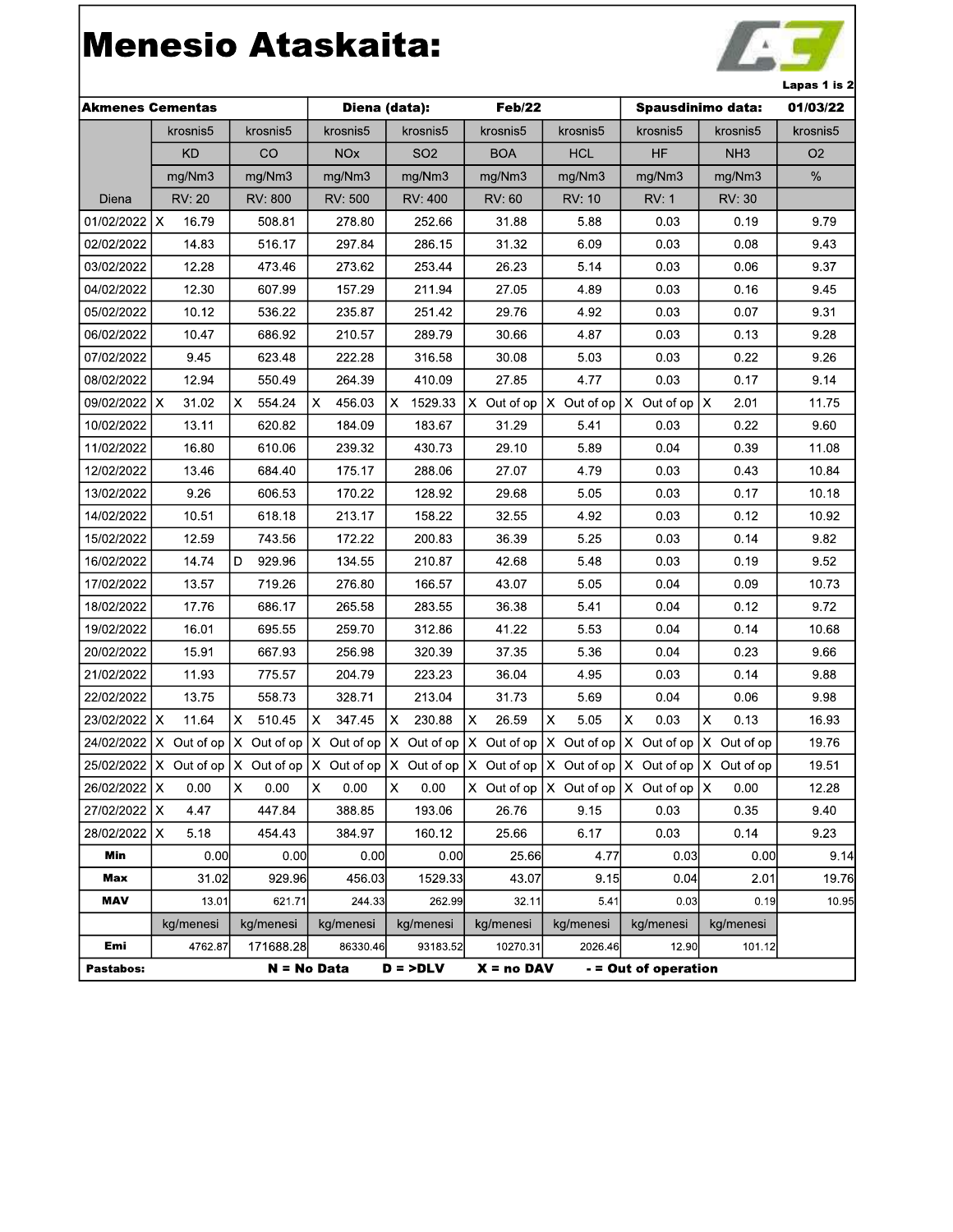

| <b>Akmenes Cementas</b> |                      |               | Diena (data):         |                 | <b>Mar/22</b> |            | Spausdinimo data:    |                 | 01/04/22       |
|-------------------------|----------------------|---------------|-----------------------|-----------------|---------------|------------|----------------------|-----------------|----------------|
|                         | krosnis5             | krosnis5      | krosnis5              | krosnis5        | krosnis5      | krosnis5   | krosnis5             | krosnis5        | krosnis5       |
|                         | <b>KD</b>            | CO            | <b>NO<sub>x</sub></b> | SO <sub>2</sub> | <b>BOA</b>    | <b>HCL</b> | HF                   | NH <sub>3</sub> | O <sub>2</sub> |
|                         | mg/Nm3               | mg/Nm3        | mg/Nm3                | mg/Nm3          | mg/Nm3        | mg/Nm3     | mg/Nm3               | mg/Nm3          | $\%$           |
| Diena                   | <b>RV: 20</b>        | RV: 800       | RV: 500               | <b>RV: 400</b>  | RV: 60        | RV: 10     | RV: 1                | RV: 30          |                |
| 01/03/2022              | D<br>36.95           | 465.64        | 389.94                | D<br>637.27     | 23.96         | 5.51       | 0.03                 | 1.53            | 9.80           |
| 02/03/2022              | $\mathsf{x}$<br>8.67 | 385.51        | 392.48                | 126.18          | 17.15         | 6.21       | 0.04                 | 0.18            | 9.54           |
| 03/03/2022              | X<br>17.34           | 376.48        | 414.22                | 139.93          | 17.02         | 7.10       | 0.04                 | 0.13            | 9.51           |
| 04/03/2022              | 15.90                | 443.17        | 401.02                | 144.94          | 20.56         | 5.36       | 0.03                 | 0.21            | 9.37           |
| 05/03/2022              | 18.93                | 579.93        | 362.57                | 237.41          | 28.38         | 5.97       | 0.03                 | 0.13            | 9.32           |
| 06/03/2022              | 11.82                | 604.08        | 368.64                | 264.34          | 31.47         | 5.69       | 0.04                 | 0.15            | 9.30           |
| 07/03/2022              | 12.90                | 607.86        | 358.28                | 229.65          | 28.32         | 5.30       | 0.03                 | 0.18            | 9.24           |
| 08/03/2022              | 15.61                | 526.42        | 348.71                | 254.36          | 24.40         | 5.49       | 0.04                 | 0.22            | 9.30           |
| 09/03/2022              | 15.01                | 493.51        | 397.23                | 289.44          | 25.55         | 5.19       | 0.04                 | 0.40            | 9.22           |
| 10/03/2022              | 11.67                | 447.37        | 438.77                | 299.21          | 22.37         | 5.33       | 0.04                 | 0.21            | 9.63           |
| 11/03/2022              | 9.60                 | 498.60        | 318.56                | 294.06          | 23.64         | 4.86       | 0.04                 | 0.10            | 9.48           |
| 12/03/2022              | 13.16                | 512.25        | 384.44                | 583.31          | X<br>22.64    | 6.16<br>X  | X<br>0.04            | 1.06            | 12.97          |
| 13/03/2022   X          | 4.53                 | 508.49        | 373.23                | 163.65          | 23.94         | 6.65       | 0.04                 | 0.30            | 11.15          |
| 14/03/2022              | 10.17                | 498.94        | 418.34                | 193.02          | 23.18         | 5.30       | 0.04                 | 0.16            | 9.61           |
| 15/03/2022              | 7.50                 | 610.15        | 302.97                | 228.94          | 26.95         | 4.64       | 0.04                 | 0.23            | 9.59           |
| 16/03/2022              | 11.47                | 483.85        | 370.16                | 248.51          | 24.26         | 4.76       | 0.04                 | 0.23            | 9.70           |
| 17/03/2022              | 13.76                | 563.55        | 311.55                | 259.32          | 23.71         | 4.71       | 0.04                 | 0.21            | 9.75           |
| 18/03/2022              | 12.72                | 469.71        | 413.53                | 269.02          | 25.38         | 4.77       | 0.04                 | 0.22            | 9.78           |
| 19/03/2022              | 6.87                 | 484.00        | 389.85                | 267.24          | 25.63         | 4.86       | 0.04                 | 0.43            | 9.50           |
| 20/03/2022              | 642                  | 434.26        | 422.79                | 271.18          | 25.11         | 4.69       | 0.04                 | 0.36            | 9.48           |
| 21/03/2022              | 9.08                 | 420.97        | 436.41                | 257.66          | 23.08         | 4.59       | 0.04                 | 0.32            | 9.51           |
| 22/03/2022              | 11.30                | 516.08        | 365.47                | 261.74          | 24.59         | 4.50       | 0.04                 | 0.25            | 9.40           |
| 23/03/2022              | 12.85                | 639.20        | 323.16                | 284.80          | 29.44         | 4.43       | 0.04                 | 0.30            | 9.30           |
| 24/03/2022              | 10.41                | 490.97        | 420.99                | 267.81          | 25.85         | 4.62       | 0.04                 | 0.27            | 9.41           |
| 25/03/2022              | 8.13                 | 625.80        | 312.39                | 255.61          | 25.04         | 4.40       | 0.04                 | 0.18            | 9.44           |
| 26/03/2022              | 14.11                | 732.23        | 283.44                | 238.66          | 27.26         | 4.40       | 0.04                 | 0.18            | 9.27           |
| 27/03/2022              | 15.56                | 637.60        | 372.11                | 300.69          | 29.81         | 4.43       | 0.04                 | 0.24            | 9.42           |
| 28/03/2022              | 5.17                 | 684.80        | 361.34                | 287.21          | 32.57         | 4.26       | 0.04                 | 0.18            | 9.14           |
| 29/03/2022              | 8.78                 | 733.88        | 285.39                | 301.51          | 29.05         | 4.45       | 0.04                 | 0.11            | 9.37           |
| 30/03/2022              | 10.32                | 680.29        | 323.47                | 326.21          | 29.83         | 4.74       | 0.04                 | 0.38            | 9.50           |
| 31/03/2022              | 10.97                | 748.20        | 323.73                | 337.53          | 31.44         | 4.55       | 0.04                 | 0.22            | 9.38           |
| Min                     | 4.53                 | 376.48        | 283.44                | 126.18          | 17.02         | 4.26       | 0.03                 | 0.10            | 9.14           |
| Max                     | 36.95                | 748.20        | 438.77                | 637.27          | 32.57         | 7.10       | 0.04                 | 1.53            | 12.97          |
| <b>MAV</b>              | 12.26                | 546.28        | 366.84                | 269.99          | 25.67         | 5.03       | 0.04                 | 0.28            | 9.62           |
|                         | kg/menesi            | kg/menesi     | kg/menesi             | kg/menesi       | kg/menesi     | kg/menesi  | kg/menesi            | kg/menesi       |                |
| Emi                     | 5538.61              | 220514.92     | 168440.83             | 123838.21       | 12775.44      | 2894.94    | 20.57                | 173.00          |                |
| Pastabos:               |                      | $N = No Data$ |                       | $D =$ >DLV      | $X = no$ DAV  |            | - = Out of operation |                 |                |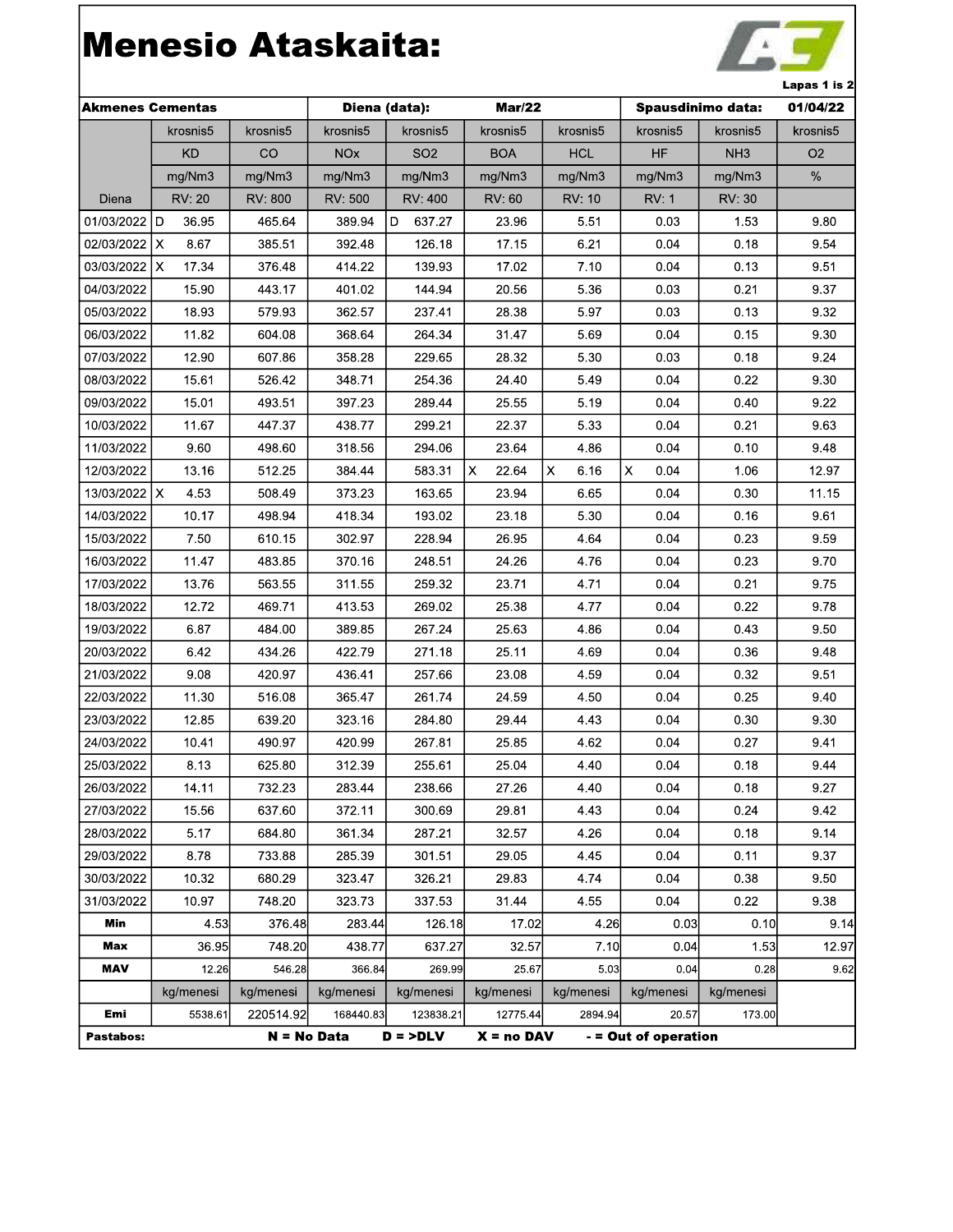

| <b>Akmenes Cementas</b> |                          |               |                       | Diena (data):   | Apr/22                                                                                                                                                                                 |               |                      | Spausdinimo data: | 01/05/22       |
|-------------------------|--------------------------|---------------|-----------------------|-----------------|----------------------------------------------------------------------------------------------------------------------------------------------------------------------------------------|---------------|----------------------|-------------------|----------------|
|                         | krosnis5                 | krosnis5      | krosnis5              | krosnis5        | krosnis5                                                                                                                                                                               | krosnis5      | krosnis5             | krosnis5          | krosnis5       |
|                         | <b>KD</b>                | <b>CO</b>     | <b>NO<sub>x</sub></b> | SO <sub>2</sub> | <b>BOA</b>                                                                                                                                                                             | <b>HCL</b>    | HF                   | NH <sub>3</sub>   | O <sub>2</sub> |
|                         | mg/Nm3                   | mg/Nm3        | mg/Nm3                | mg/Nm3          | mg/Nm3                                                                                                                                                                                 | mg/Nm3        | mg/Nm3               | mg/Nm3            | $\%$           |
| Diena                   | <b>RV: 20</b>            | RV: 800       | RV: 500               | RV: 400         | <b>RV: 60</b>                                                                                                                                                                          | <b>RV: 10</b> | <b>RV: 1</b>         | RV: 30            |                |
| 01/04/2022              | 7.20                     | 643.15        | 310.25                | 296.42          | 29.13                                                                                                                                                                                  | 4.24          | 0.04                 | 0.13              | 9.27           |
| 02/04/2022              | 6.64                     | 621.74        | 335.32                | 237.98          | 27.17                                                                                                                                                                                  | 4.11          | 0.03                 | 0.07              | 9.19           |
| 03/04/2022              | 5.48                     | х<br>594.87   | X<br>389.50           | 235.10<br>Х     | 26.76                                                                                                                                                                                  | 4.43          | 0.04                 | Χ<br>0.22         | 9.27           |
| 04/04/2022              | 12.46                    | 604.08        | 426.85                | 979.18<br>D     | 31.48                                                                                                                                                                                  | 4.36          | 0.04                 | 4.28              | 9.34           |
| 05/04/2022 D            | 26.35                    | 462.51        | 450.23                | 223.16          | Х<br>37.12                                                                                                                                                                             | Х<br>5.70     | х<br>0.04            | 0.71              | 10.50          |
| 06/04/2022              | 15.01                    | 654.69        | 412.35                | 229.58          | 35.72                                                                                                                                                                                  | 5.71          | 0.04                 | 0.50              | 10.20          |
| 07/04/2022   X          | 9.18                     | D<br>881.02   | 378.26                | 165.00          | 38.27                                                                                                                                                                                  | 8.83          | 0.04                 | 0.65              | 11.10          |
| 08/04/2022              | D<br>24.53               | 676.85        | 455.61                | 274.73          | 42.21                                                                                                                                                                                  | D<br>10.75    | 0.04                 | 0.43              | 10.34          |
| 09/04/2022 D            | 20.10                    | 655.87        | 375.74                | 163.31          | 31.78                                                                                                                                                                                  | 5.11          | 0.04                 | 0.20              | 9.96           |
| 10/04/2022              | D<br>20.25               | 602.63        | 345.59                | 191.48          | 29.22                                                                                                                                                                                  | 5.77          | 0.04                 | 0.19              | 9.64           |
| 11/04/2022              | 19.70                    | 506.78        | 395.43                | 189.00          | 26.78                                                                                                                                                                                  | 5.63          | 0.03                 | 0.21              | 9.68           |
| 12/04/2022              | 14.27                    | 596.20        | 298.98                | 213.32          | 25.23                                                                                                                                                                                  | 5.59          | 0.03                 | 0.12              | 9.81           |
| 13/04/2022              | 11.29                    | 424.10        | 422.57                | 178.82          | 25.03                                                                                                                                                                                  | 5.12          | 0.04                 | 0.24              | 9.91           |
| 14/04/2022              | 12.15                    | 472.98        | 422.66                | 191.84          | 25.89                                                                                                                                                                                  | 5.02          | 0.04                 | 0.21              | 9.81           |
| 15/04/2022              | 12.56                    | 489.86        | 372.11                | 208.28          | 25.81                                                                                                                                                                                  | 4.95          | 0.04                 | 0.14              | 9.94           |
| 16/04/2022              | 14.72                    | 477.82        | 414.85                | 222.90          | 25.53                                                                                                                                                                                  | 4.75          | 0.04                 | 0.19              | 13.82          |
| 17/04/2022              | X Out of op              | X Out of op   | X Out of op           | X Out of op     | X Out of op                                                                                                                                                                            | X Out of op   | X Out of op          | X Out of op       | 19.79          |
| 18/04/2022              | X Out of op              | X Out of op   | X Out of op           | X Out of op     | X Out of op                                                                                                                                                                            | X Out of op   | X Out of op          | X Out of op       | 19.75          |
| 19/04/2022              | $X$ Out of op            | $X$ Out of op | X Out of op           | X Out of op     | X Out of op                                                                                                                                                                            | X Out of op   | X Out of op          | X Out of op       | 19.75          |
| 20/04/2022              | $X$ Out of op            | $X$ Out of op | X Out of op           | $X$ Out of op   | X Out of op                                                                                                                                                                            | X Out of op   | X Out of op          | X Out of op       | 19.75          |
|                         | 21/04/2022   X Out of op | $X$ Out of op | X Out of op           | $X$ Out of op   | X Out of op                                                                                                                                                                            | X Out of op   | X Out of op          | X Out of op       | 19.75          |
| 22/04/2022              | X Out of op              | X Out of op   | X Out of op           | X Out of op     | X Out of op                                                                                                                                                                            | X Out of op   | X Out of op          | X Out of op       | 19.76          |
| 23/04/2022              | $X$ Out of op            | $X$ Out of op | X Out of op           | X Out of op     | X Out of op                                                                                                                                                                            | X Out of op   | X Out of op          | X Out of op       | 19.75          |
| 24/04/2022              | X Out of op              | $X$ Out of op | $X$ Out of op         | $X$ Out of op   | X Out of op                                                                                                                                                                            | X Out of op   | X Out of op          | X Out of op       | 19.73          |
|                         |                          |               |                       |                 | $25/04/2022$ X Out of op $X$ Out of op $X$ Out of op $X$ Out of op $X$ Out of op $X$ Out of op $X$ Out of op $X$ Out of op $X$                                                         |               |                      |                   | 19.60          |
|                         |                          |               |                       |                 | 26/04/2022 X Out of op $\vert$ X Out of op $\vert$ X Out of op $\vert$ X Out of op $\vert$ X Out of op $\vert$ X Out of op $\vert$ X Out of op $\vert$ X Out of op $\vert$ X Out of op |               |                      |                   | 19.71          |
| 27/04/2022              |                          |               |                       |                 | X Out of op   X Out of op   X Out of op   X Out of op   X Out of op   X Out of op   X Out of op   X Out of op                                                                          |               |                      |                   | 19.78          |
|                         |                          |               |                       |                 | 28/04/2022   X Out of op $\vert$ X Out of op $\vert$ X Out of op $\vert$ X Out of op $\vert$ X Out of op $\vert$ X Out of op $\vert$ X Out of op                                       |               |                      | X Out of op       | 19.79          |
| 29/04/2022              | X Out of op              | X Out of op   | X Out of op           | X Out of op     | X Out of op                                                                                                                                                                            | X Out of op   | X Out of op          | X Out of op       | 19.78          |
| 30/04/2022              | X Out of op I            | X Out of op   | $X$ Out of op         | $X$ Out of op   | X Out of op                                                                                                                                                                            | X Out of op   | X Out of op          | X Out of op       | 19.78          |
| Min                     | 5.48                     | 424.10        | 298.98                | 163.31          | 25.03                                                                                                                                                                                  | 4.11          | 0.03                 | 0.07              | 9.19           |
| Max                     | 26.35                    | 881.02        | 455.61                | 979.18          | 42.21                                                                                                                                                                                  | 10.75         | 0.04                 | 4.28              | 19.79          |
| MAV                     | 14.56                    | 580.90        | 387.24                | 267.38          | 28.66                                                                                                                                                                                  | 5.36          | 0.04                 | 0.55              | 14.72          |
|                         | kg/menesi                | kg/menesi     | kg/menesi             | kg/menesi       | kg/menesi                                                                                                                                                                              | kg/menesi     | kg/menesi            | kg/menesi         |                |
| Emi                     | 2614.33                  | 88900.64      | 66400.26              | 50894.57        | 4308.94                                                                                                                                                                                | 936.89        | 6.38                 | 152.74            |                |
| Pastabos:               |                          |               | $N = No Data$         | $D =$ >DLV      | $X = no$ DAV                                                                                                                                                                           |               | - = Out of operation |                   |                |